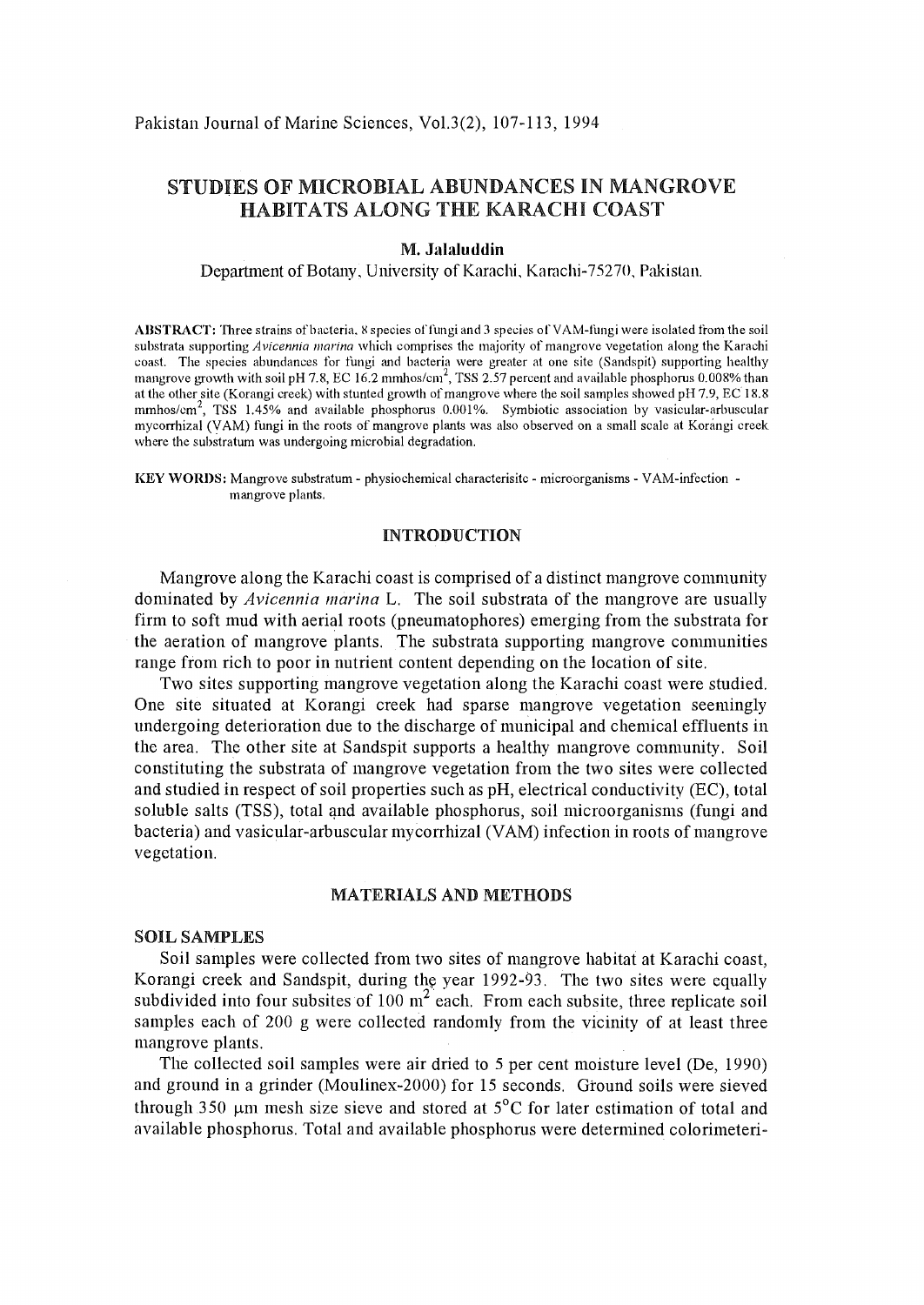cally by the method of Olsen *eta!.* (1954). Soil pH, EC and TSS were determined by following Singh (1988).

## ROOT SAMPLES

Root samples of mangrove plants along with fine feeder roots were collected to determine YAM-infection according to Phillips and Hayman (1970). Collections were made from four subsites of the two sites as described above.

#### **VAM-SPORES AND INFECTION**

Wet sieving and decanting method was followed for the extraction of VAM-spores which were counted using the eelworm counting slide method (Anon, 1982) and identified based on morphology following Schenck and Perez (1990). Common soil fungi were isolated and counted by method of Waksman and Fred (1922) and identified with the help of key published by Barnett and Hunter (1972).

V AM-infection in mangrove roots was determined using Phillips and Hayman (1970) technique and the percentage of YAM-infection was assessed by the method of Giovannetti and Masse (1980).

#### RESULTS AND DISCUSSION

Both higher bacterial and fungus populations were observed for the Sandspit site compared to the Korangi creek site (Figs.l and 2). The highest number of bacteria  $(3.5x10<sup>5</sup>g<sup>-1</sup>$  soil) were recorded at a subsite of Sandspit whereas the lowest number of bacteria (1.5x10<sup>5</sup>g<sup>-1</sup> soil) were recorded at a subsite of Korangi creek (Fig.1). All the isolated bacteria were rod-shaped, (Figs. 3A-C). Gram-positive bacteria were dominant at Sandspit whereas Gram-negative bacteria were dominant at Korangi creek (Table I).

The highest population of fungi  $(321x10^2g^{-1}$  soil) was recorded for a subsite of Sandspit whereas a lowest population of fungi  $(128x10^2g^{-1})$  soil) was recorded for a subsite of Korangi creek (Fig.2). Altogether eight species of soil fungi were isolated from the two sites (Table II). Among the isolated fungal species, *Aspergillus niger*  Van Tieghem was found to be predominant (Table II).

Colonies of fungi and bacteria were encountered at all four sub sites of mangrove habitat but microbial populations were higher at the Sandspit site than at the Korangi creek site. This difference in the number of fungi and bacteria may be due to the physiochemical properties.ofthe'substrata (Table III) which were more condusive for the growth of mangrove vegetation at Sandspit than at Korangi creek. Schwartz *eta/.*  (1974) reported  $3.6x10^6$  bacteria/g from the wet sediment of marine habitat. In saline soil, survival of microorganisms is difficult due to ex-osmosis in microbial cells (Austin, 1988). A higher population of Gram-positive bacteria at Sandspit and a higher popultaion of Gram-negative bacteria at Korangi creek may be ascribed to the soil nutrient status of the substrata which was better at Sandspit and poorer at Korangi creek (Table III). My results suggest the survival of Gram-negative bacteria under lower nutrient conditions of the mangrove substratum. My results agree with Carlucci and Shimp (1974) who more frequently recovered Gram-negative bacteria from mangrove substrata at low levels of nutrient.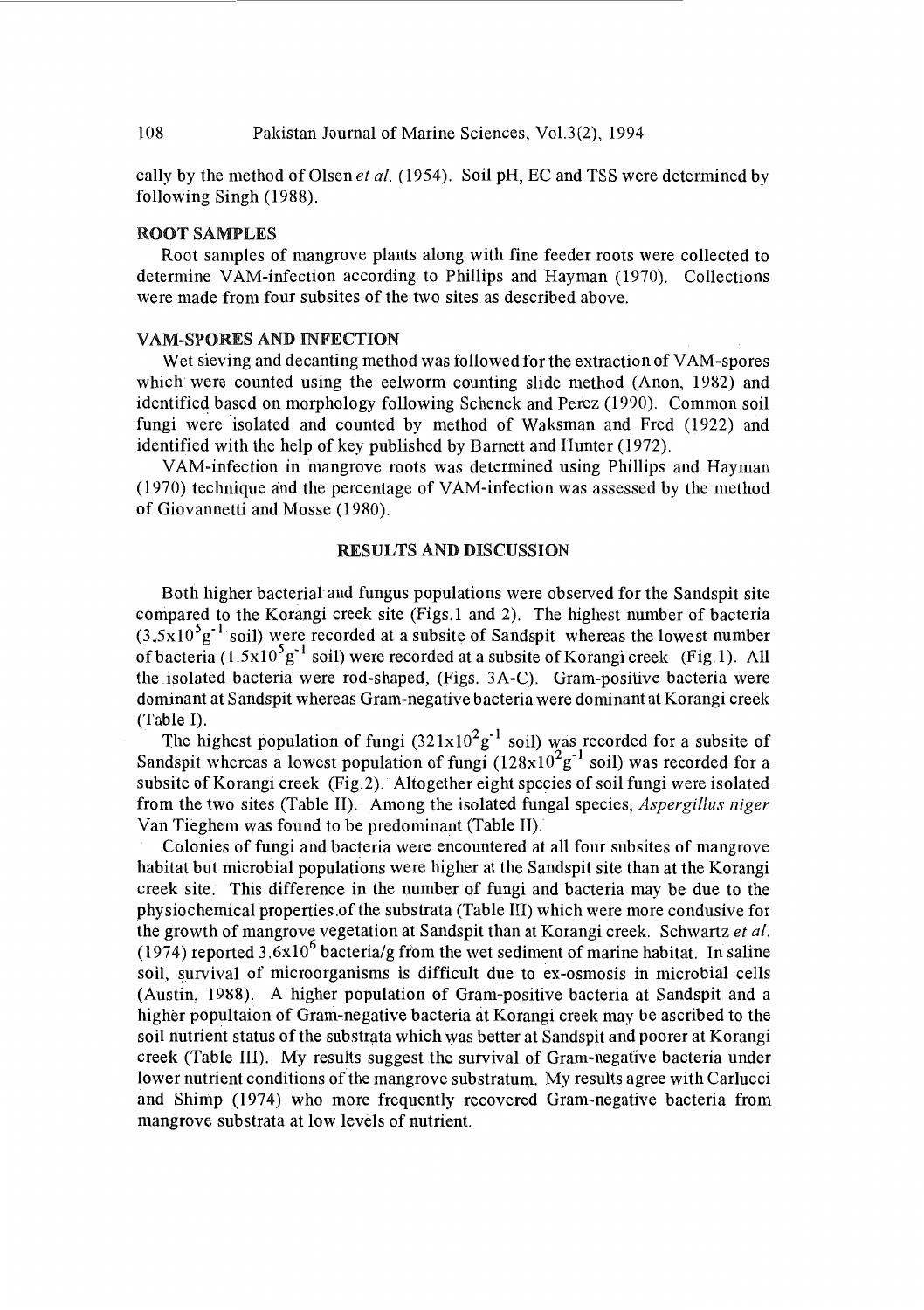# Jalaluddin: Microbial abundances in mangrove habitats 109



Fig. 1. Bacterial population at four subsites of Sandspit and Korangi creek of Karachi coast.



Fig.2. Fungus population at four subsites of Sandspit and Korangi creek of Karachi coast.

Table I: Cultural characteristics of the most abundant bacteria from mangrove substrata at Karachi coast.

| $Sub-$<br>sites |                          | Sandspit                                  |                                                                               | Korangi creek            |                                                                                |                                                                                            |
|-----------------|--------------------------|-------------------------------------------|-------------------------------------------------------------------------------|--------------------------|--------------------------------------------------------------------------------|--------------------------------------------------------------------------------------------|
|                 | Veg.<br>cell             | Gram                                      | Colony<br>reaction characters                                                 | Veg.                     | Gram                                                                           | Colony<br>cell reaction characters                                                         |
| 2               | Rod<br>Rod<br>Rod<br>Rod | $+$<br>$^{+}$<br>$\overline{\phantom{a}}$ | Transparent, slimy<br>White, slimy<br>Creamy, sputum like<br>Pinkish, viscous | Rod<br>Rod<br>Rod<br>Rod | $\overline{a}$<br>$\overline{\phantom{0}}$<br>$\blacksquare$<br>$\blacksquare$ | White, watery<br>Pinkish, undulated ends<br>Transluscent, viscous<br>Creamy round, viscous |

Eight species of fungi and three species of VAM-fungi were isolated from the mangrove substrata at Karachi coast (Tables II and IV and Figs. 3D-F). Scanty VAM-infetion(5 to 8 percent) in roots of *A. marina* was found atKorangi creek (Table IV). A maximum of 304· VAM-spores/100 g soil occurred in the soil substratum supporting mangrove vegetatation at both the sites of Karachi coast. Sengupta and Chaudhri (1990) isolated five species of VAM-fungi from a salt marsh sediment which had 204 VAM-spores/100 g soil. VAM-fungus species isolated by me from the saline soil substrata of Karachi coast differed from the salt marsh isolates of Sengupta and Chaudhri (1990). Khan (1974) isolated YAM-spores from saline soil supporting halophytic vegetation.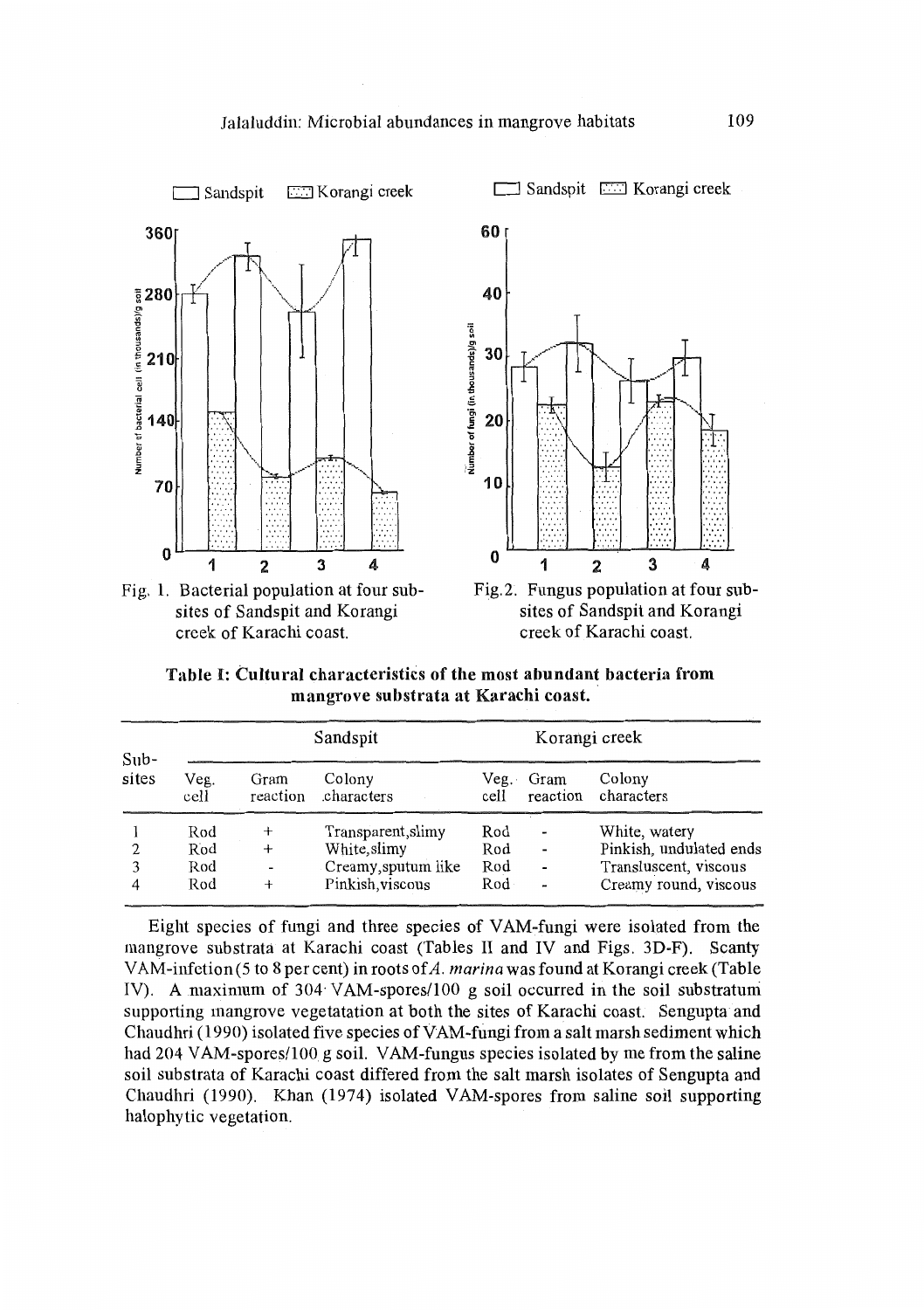

Fig.3. Rod-shaped bacterial cells (A-C) and VAM-spore (D-F) from rhizospheres of mangrove. A. Gram-negative bacterial cells from Korangi creek; B. Gram-negative bacterial cells from Sandspit; C. Gram-positive bacterial cells from Sandspit; *D:* VAM-spore *(Acaulospora gadanskensis)* from Sandspit; E. VAM-spore (A. *gadanskensis)* from Korangi Creek; F. VAM-spore *(Entrophospora* sp.) from Korangi creek. x 1000 for A-C; x 400 forD-F.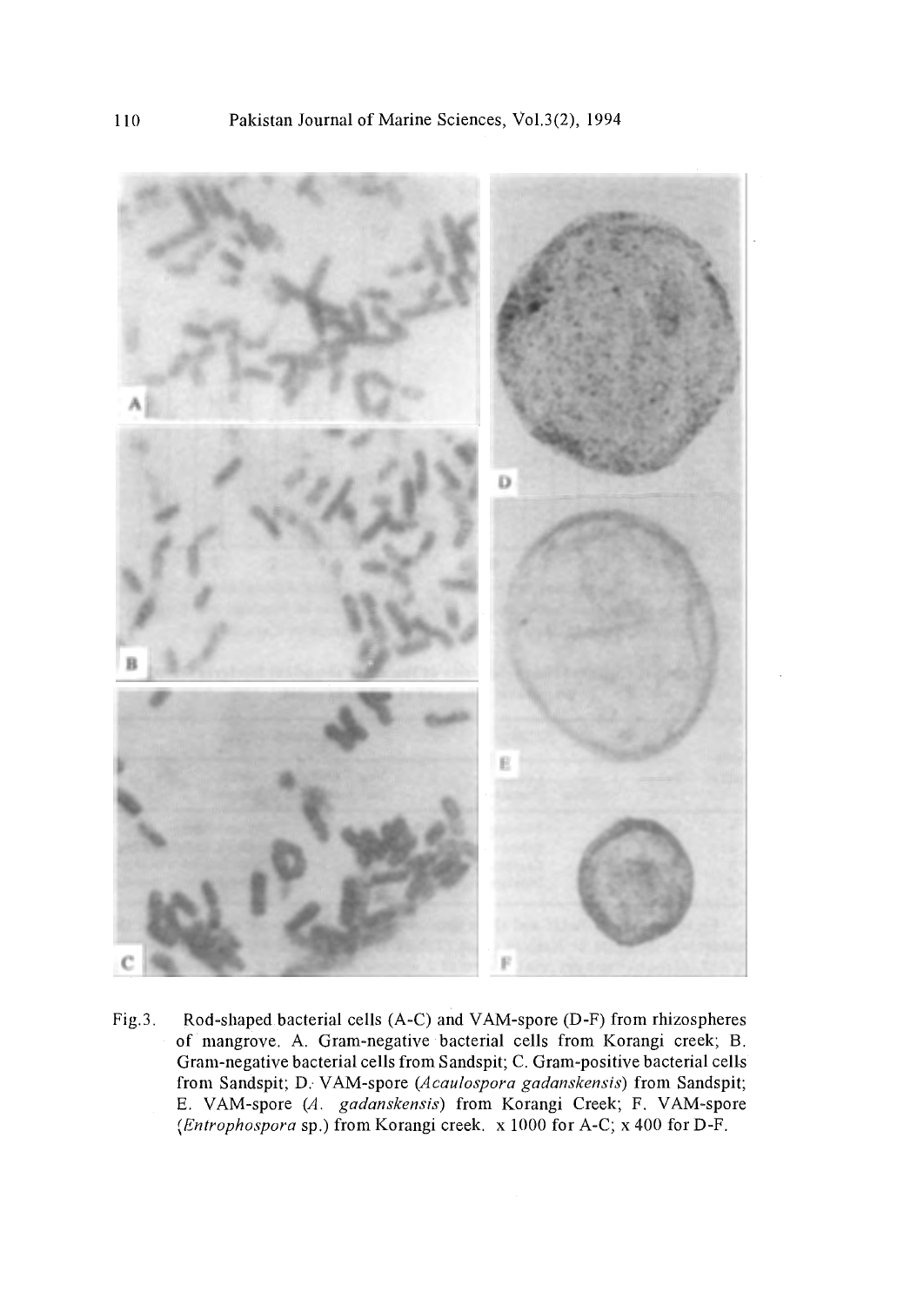

Fig.4. Intracellular VA-mycorrhizal fungi in cortical root tissues of mangrove at: (A) Korangi creek; (B) and (C) Sandspit. x 400.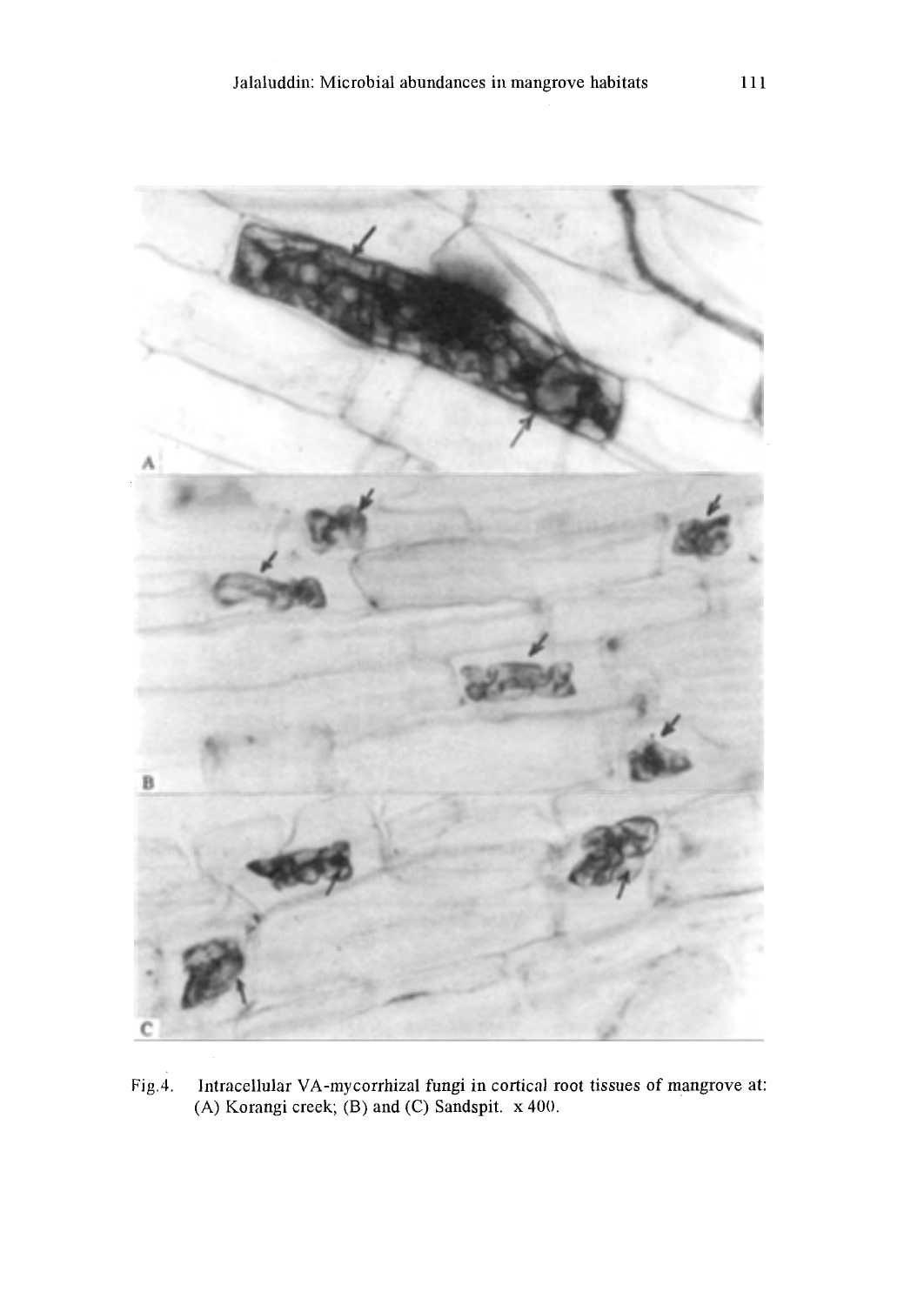| Subsites | Sandspit                                            | Korangi creek                       |  |  |
|----------|-----------------------------------------------------|-------------------------------------|--|--|
|          | Aspergillus niger                                   | A. flavus                           |  |  |
| 2        | A. flavus<br>Penicillium sp.<br>A. niger            | Cladosporium herbarum               |  |  |
| 3        | A. niger<br>A. flavus                               | A. sulphurus<br>Alternaria maritima |  |  |
| 4        | Mucor mucedo<br>Rhizopus varians<br>Penicillium sp. | A. niger                            |  |  |

Table II. Isolated fungi from mangrove substrata at Karachi coast.

# Tahlc 111. Soil characteristics of mangrove habitat.

| Characteristics                                                  | Sandspit         | Korangi creek    |  |
|------------------------------------------------------------------|------------------|------------------|--|
| Physical:                                                        |                  |                  |  |
| Texture                                                          | Sandy loam       | Sandy loam       |  |
|                                                                  | 63:19:18         | 67:19:14         |  |
| Ratio of soil (sand:silt:clay)*<br>Moisture (at $110^{\circ}$ C) | 0.003%           | $0.01\%$         |  |
| Chemical:                                                        |                  |                  |  |
| Total soluble salts $(\% )$                                      | $2.57 + 1.05$    | $1.45 \pm 0.02$  |  |
| Electrical conductivity ( $\text{mmhos/cm}^2$ )                  | $16,20+0.13$     | $18.10 \pm 0.58$ |  |
| Total phosphorus $(\%)$                                          | $0.008 \pm 0.01$ | $0.005 + 0.00$   |  |
| Available phosphorus                                             | $0.003 + 0.001$  | $0.001 + 0.00$   |  |
| pH                                                               | $7.80 + 1.02$    | $7.90 + 0.89$    |  |

\* Awragc of three replioate samples.

| Subsites             | Sandspit           |               | Korangi creek            |               |  |  |  |  |  |  |
|----------------------|--------------------|---------------|--------------------------|---------------|--|--|--|--|--|--|
| VAM-species isolated |                    |               |                          |               |  |  |  |  |  |  |
|                      | Acaulospora mellea |               | Entrophospora sp.        |               |  |  |  |  |  |  |
|                      | A. mellea          |               | Acaulospora gadanskensis |               |  |  |  |  |  |  |
|                      | Entrophospora sp.  |               | A. mellea                |               |  |  |  |  |  |  |
| 4                    | A. mellea          |               | A. gadanskis             |               |  |  |  |  |  |  |
|                      | VAM-spores/g       | VAM-infection | VAM-spores/g             | VAM-infection |  |  |  |  |  |  |
|                      |                    | $1.2\%$       |                          | $5.2\%$       |  |  |  |  |  |  |
|                      |                    | 1.5%          |                          | $5.6\%$       |  |  |  |  |  |  |
|                      |                    | $2.0\%$       |                          | 8.7%          |  |  |  |  |  |  |
|                      |                    | $0.1\%$       |                          | $1.4\%$       |  |  |  |  |  |  |